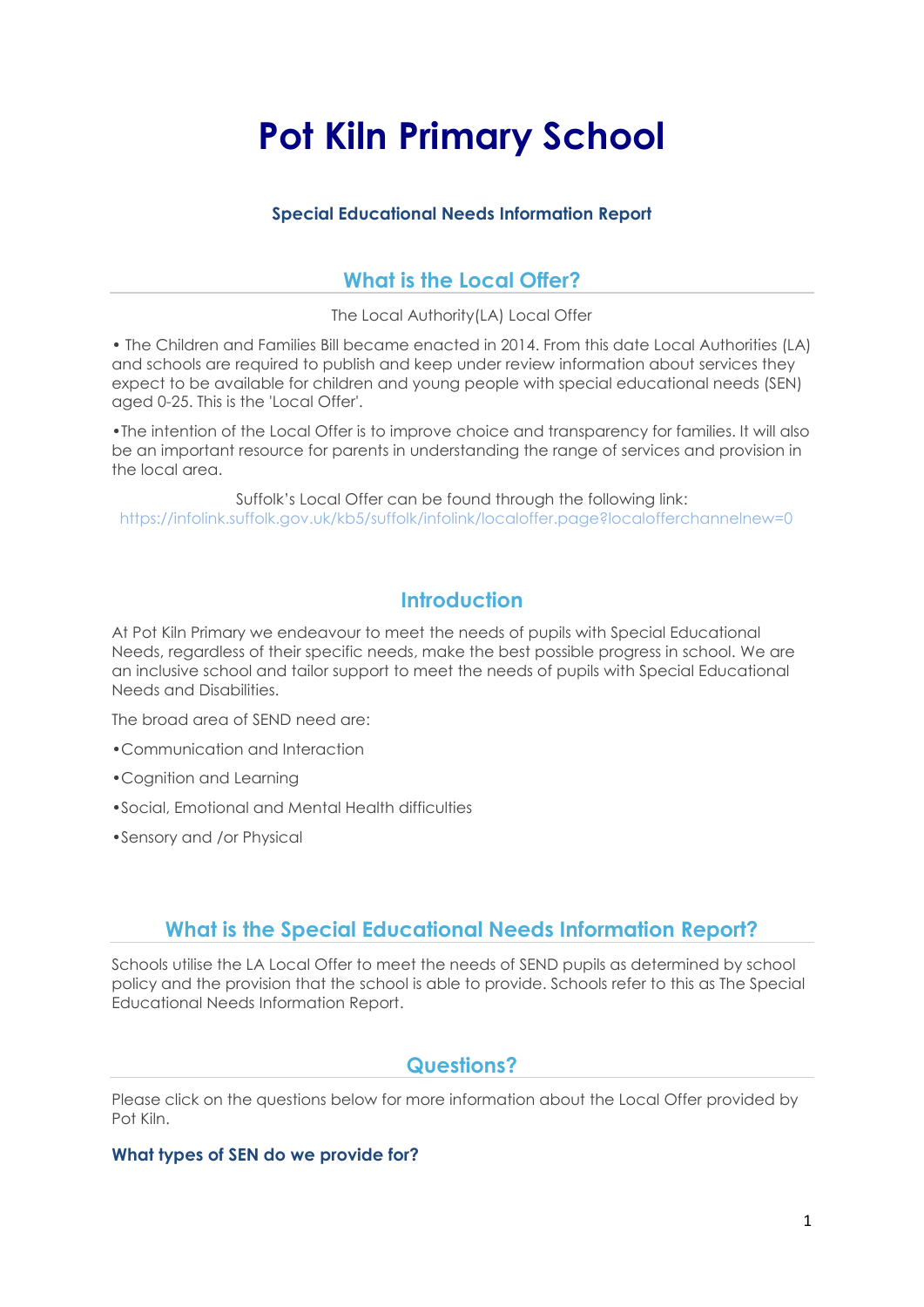Schools and other agencies can help most children overcome their difficulties quickly and easily. But a few children will need extra help for some or all of their time in school. Special educational provision is educational support that is additional to or different from that made generally for others of the same age. It goes beyond the provision normally provided as part of the high quality teaching that occurs in our classrooms. It may take the form of additional support from within school or requirement involvement of specialist staff or resources.

If a child has special educational needs they will be recorded in one of two categories:

- SEN support
- Educational Health and Care Plan (EHCP)

## **How do we identify and assess pupils with SEN?**

- Children may be identified as having SEN before starting school.
- Children may be identified as having Special Educational Needs through parental concern or on transfer from other schools.
- Children with SEN may be identified within school, by the class teacher, SENCo or other adults working with the child.
- Children with SEN may be identified during Pupil Progress Meetings, during which the learning progress of individual children is discussed.
- Children with SEN may be identified from the analysis of progress data.
- Additional assessments may be carried out by the SENCo, relating to a specified area of concern.

In school we constantly track the progress of children through personal target setting, informal and formal assessments. Pupil Progress Meetings are held every term and pupils' who are a cause for concern are highlighted to the Head Teacher and the SENCo at this time. Further assessment of individual children may then be appropriate.

Assessments used for analysis include:

- Target Tracker
- Thrive assessment
- Pre Key Stage Expectations
- Salford Reading Test
- PhAB (Phonological Assessment Battery)
- English screening tools
- Wellcomm- speech and language
- British Picture Vocabulary Scale (BPVS)
- PUMA (Maths)
- PIRA (Reading)

## **How do we support pupils who have disabilities?**

Pot Kiln is wheelchair accessible. The school is on one level, the majority of classroom have both internal and external doors and the Key Stage 2 playground is accessible by a ramp. There is a disabled toilet located near the school office.

We also have a member of staff who is trained in Makaton.

We can provide coloured overlays and books for pupils with Irlens and dyslexic tendencies. If additional support is needed, which is not available in school, we can work with professionals from a range of agencies: physiotherapists, occupational therapists, speech and language therapists, educational psychologists etc. These specialists may work with pupils; carry out assessments; meet with parents; or offer specialist advice to home and school.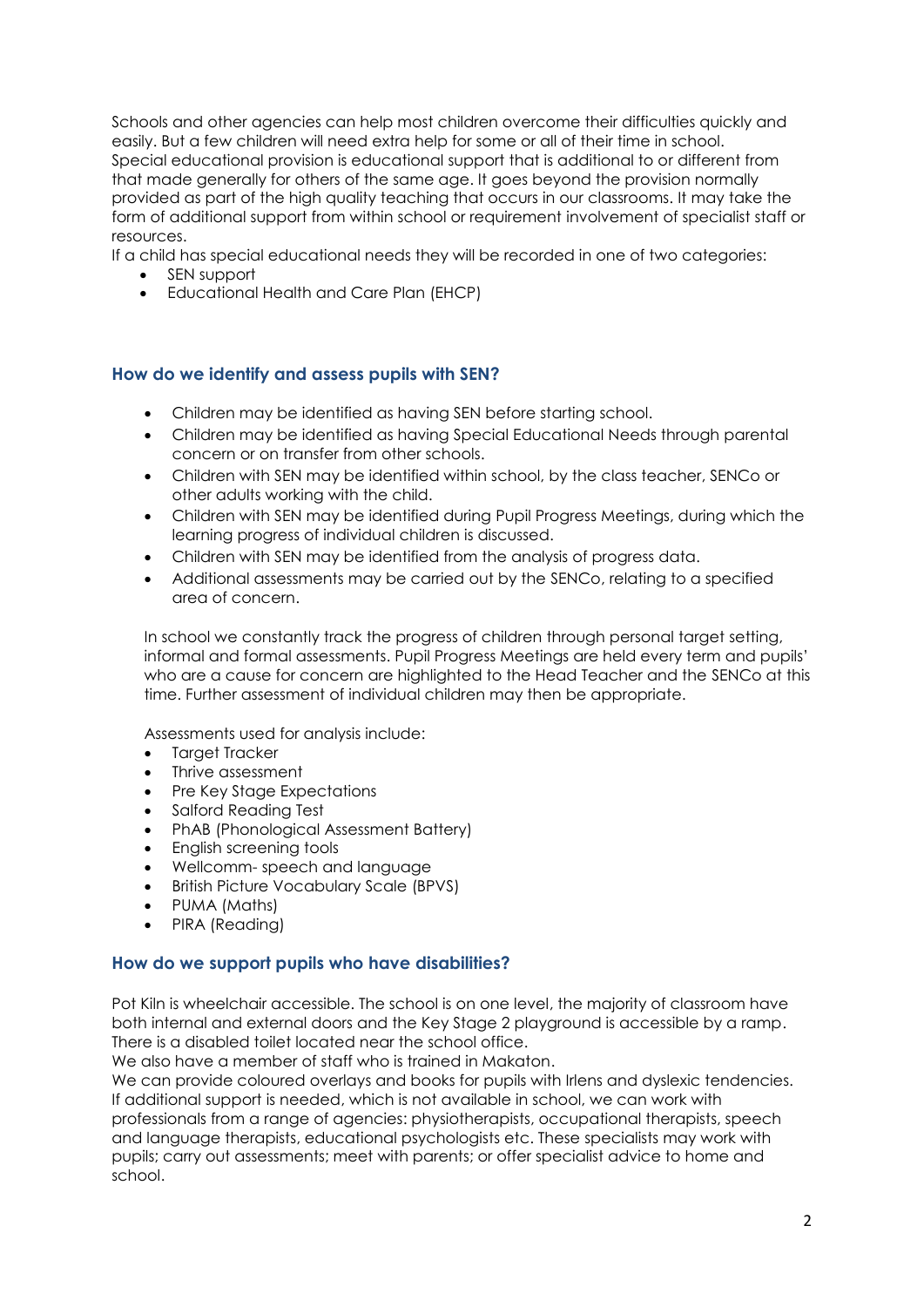## **Who is our special educational needs coordinator (SENCo) and how can they be contacted?**

The SENCo is Mrs Walsh. She works Tuesday, Wednesday and Thursday and can either be contacted via the school office or by email: Lauren.Walsh@potkiln.net

## **What is our approach to teaching pupil with SEN?**

All teachers are teachers of pupils with Special Educational Needs & Disabilities, (SEND), therefore we take collective responsibility and have a whole school approach to the teaching of pupils with additional needs. Class teachers work with the SENCo and school leadership team to identify and support children with additional needs.

The benefits of early identification of SEND are widely recognised; identifying need at the earliest point, and then providing good interventions, improves long-term chances of success for the child or young person. Special educational provision relates to that which is additional to or different from the educational provision made generally for others of the same age. The majority of children with SEND can have their needs met through mainstream education providers, like Pot Kiln Primary School, and will not need an Education, Health and Care Plan (EHCP).

## **How do we adapt the curriculum and learning environment?**

The school delivers the EYFS and National Curriculum adapted to meet individual needs. We work with a key skills approach, focusing on teaching learners the skills needed for lifelong learning and independence. All learners are targeted to achieve good or outstanding progress based on national expectations for all learners including those with SEN and Disabilities.

In school we regularly track the progress of children through personal target setting, informal and formal assessments.

We deliver a variety of interventions which aim to close gaps in learning. These are monitored for effectiveness every 6 weeks by the SENCo.

Where additional support is needed, outside the pupil's usual classroom, this is usually done in smaller groups and is timetabled sensitively to no intervention should take place in English or maths at all avoid the pupil missing input for mathematics and English learning. We have expertise in the school to make the following interventions available to identified groups of children as appropriate:

- X Code reading catch up programme
- Speech and language
- Pre and post teaching
- Lunch bunch
- Thrive
- Toe-by-Toe
- Plus 1/ Power of 2
- Storytelling
- Wordsmith

## **How do we enable pupils with SEN to engage in activities with other pupils who do not have SEN?**

We are an inclusive school and as much as possible endeavour to have the pupils taught primarily by their teacher within their classroom. Grouping is not fixed and pupils have the opportunity to work with a range of their peers.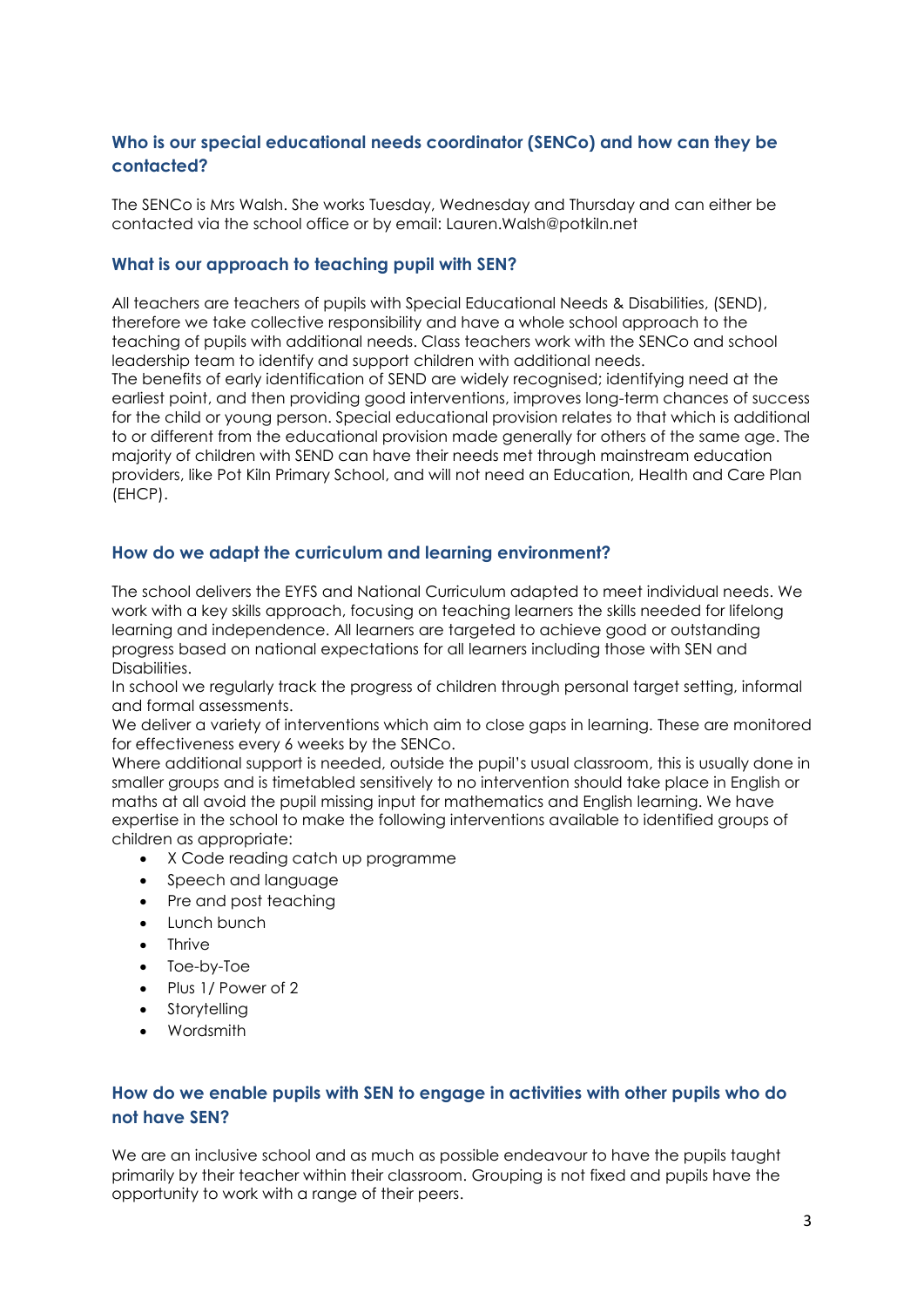## **How do we consult parents of pupils with SEN and involve them in their child's education?**

The SENCO is available to have individual meetings with parents and pupils throughout the year, as well as being available via telephone, email or via Teams meetings. All parents of children who have SEN/D will be contact by the SENCo termly for a review. In times where learning has moved to online learning, the SENCo will ensure plans are made to support all our children in remote learning. Please telephone the school for a Teams meeting if required.

All SEN pupils have a support plan which includes their provision and outcomes. These are reviewed with pupils, class teachers and parents termly.

Pupils who have a EHCP will have a yearly review with the parents, SENCo, class teacher and any other professionals. This is child lead and very much focusses on the needs of the child.

Pupils who do not have a EHCP can attend parents evening twice a year. The SENCo and teachers are also available throughout the year to discuss any issues.

Pupils also complete a one page profile, which is review twice a year. These will be reviewed in times of remote learning to make sure they are useful during this time.

## **How do we consult pupils with SEN and involve them in their education?**

Pupils have 1:1 meetings with their teacher twice a year to discuss their learning, they are also encouraged to attend parents evening.

#### **How do we support pupils moving between different phases of education?**

We work with other settings (nurseries and other schools) and within our own setting (Nursery to Reception, Reception to Key Stage One and Key Stage One to Key Stage Two) to ensure that full consideration is given to the needs of those making transitions with SEND. Individual needs are catered for by:

- Arranging mentoring sessions or discussion with the child about the transition.
- Arrangements for standard, whole class and extra visits to the new class/setting.
- Individual discussion and additional information for parents.
- Physical preparations for disabled access arrangements.
- Transition meetings between old and new teachers, including between different school settings.
- SEN Records and Pupil Passports to provide key information on SEN and vulnerable learners.

Our Reception Teachers visit children joining our school in their Nursery settings and discuss individual needs with their key workers. We also work closely with our partner Secondary Schools: Thomas Gainsborough and Ormiston Academy according to where our pupils choose to attend. We work with these schools on 'taster' days and general transition arrangements. Should transition occur when school closures are in place, the SENCo will arrange virtual tours of our school and contact the receiving school for their virtual tours to support our children with SEN/D.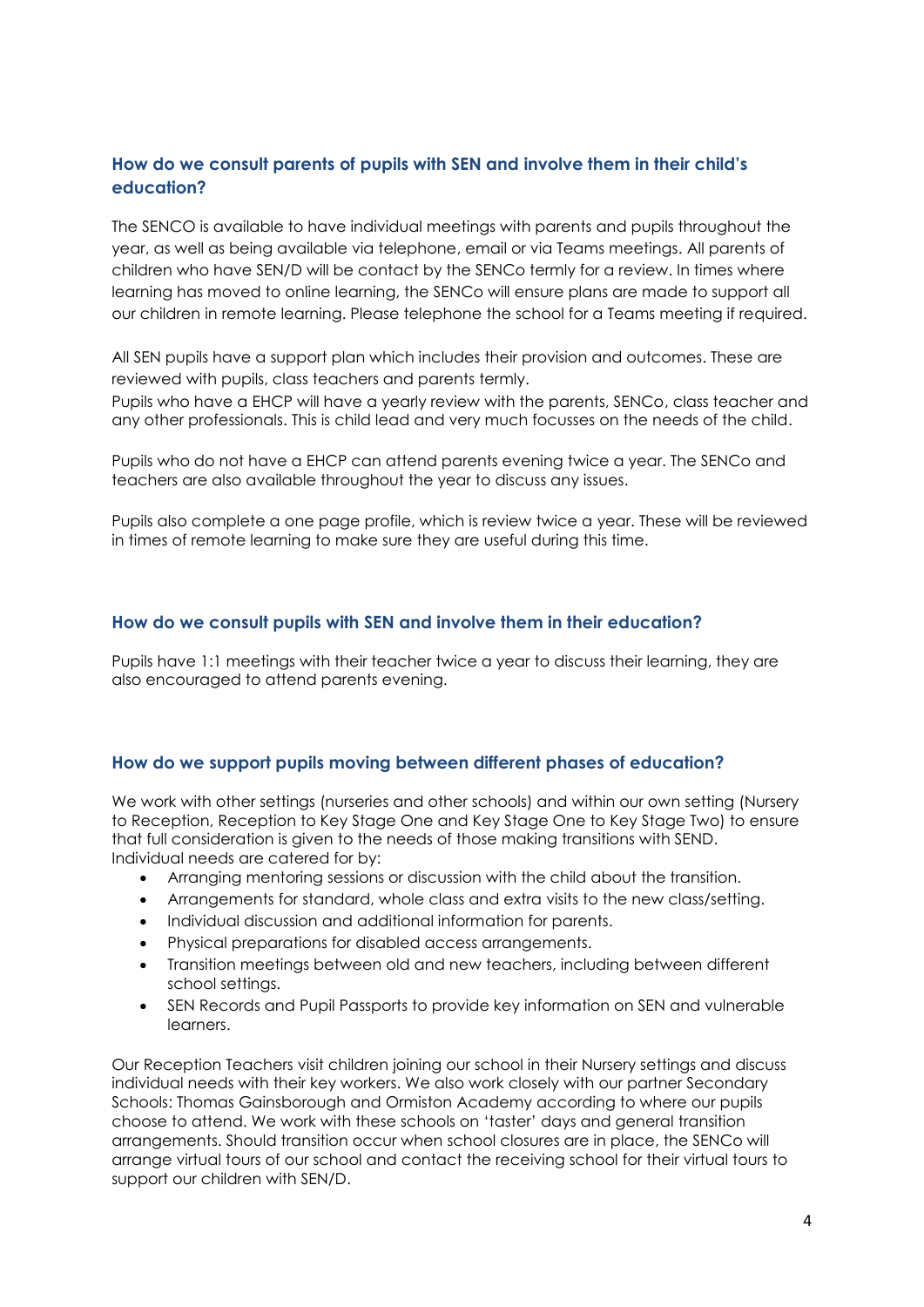## **How do we support pupils with SEN to improve their emotional and social development?**

Fundamentally, we use The Thrive Approach as a way to support pupils with their emotional and social development, as part of our whole school ethos, as well as through 1:1 or small group work.

We recognise that sound mental health, social and emotional development are vital components of well-being and good progress in school. We follow the guidance in the Department for Education document: **Mental health and behaviour in schools.**  This non-statutory advice clarifies the responsibility schools have in this area and outlines what can be done and how to support a child or young person, whose behaviour - whether it is disruptive, withdrawn, anxious, depressed or otherwise - may be related to an unmet mental health need.

As a school, we recognise that one in ten children and young people aged 5 to 16 have a clinically diagnosed mental health disorder and around one in seven has less severe problems. Staff have been trained to promote positive mental health in our pupils and identify and address those with less severe problems at an early stage and build their resilience.

During any national lockdown, or school closure, the Thrive practitioner will continue to have Thrive sessions online with pupils through Teams meetings. These will all be recorded for safeguarding purposes. The SENCo will monitor the quality of these regularly throughout any closure time.

## **What expertise and training do our staff have to support pupils with SEN?**

At Pot Kiln Primary we have a dedicated Special Educational Needs Co-ordinator, Mrs Walsh, who is a fully qualified teacher. She has also completed a Masters level qualification with the University of Hertfordshire in Special Educational Needs.

Mrs Walsh is responsible for attending regular update meetings and briefings, and shares these will all members of staff in school. The team of Learning Support Assistants also meet regularly with the deputy and wider teaching team for training purposes. Key messages and essential information are communicated and shared through these meetings regarding key pupils, intervention strategies, and relevant research and policies.

Pot Kiln also has two members of staff trained as Thrive practitioners and another LSA currently training. We also have an ELKLAN trained LSA and a LSA trained in Makaton.

#### **How will we secure specialist expertise?**

As a school we work closely with a range of external specialist services which are relevant to our pupils' needs. These may include Speech and Language Therapists, Physiotherapists, Occupational Therapist, Primary Mental Health Workers, Social Workers, Paediatricians, School Nurse, Educational Psychologists and County Inclusive Support Service (Autism and behaviour outreach).

#### **How will we secure equipment and facilities to support pupils with SEN?**

We support most children with SEND from our general school budget. However, if more extensive support is needed by some children and this requires additional core funding. At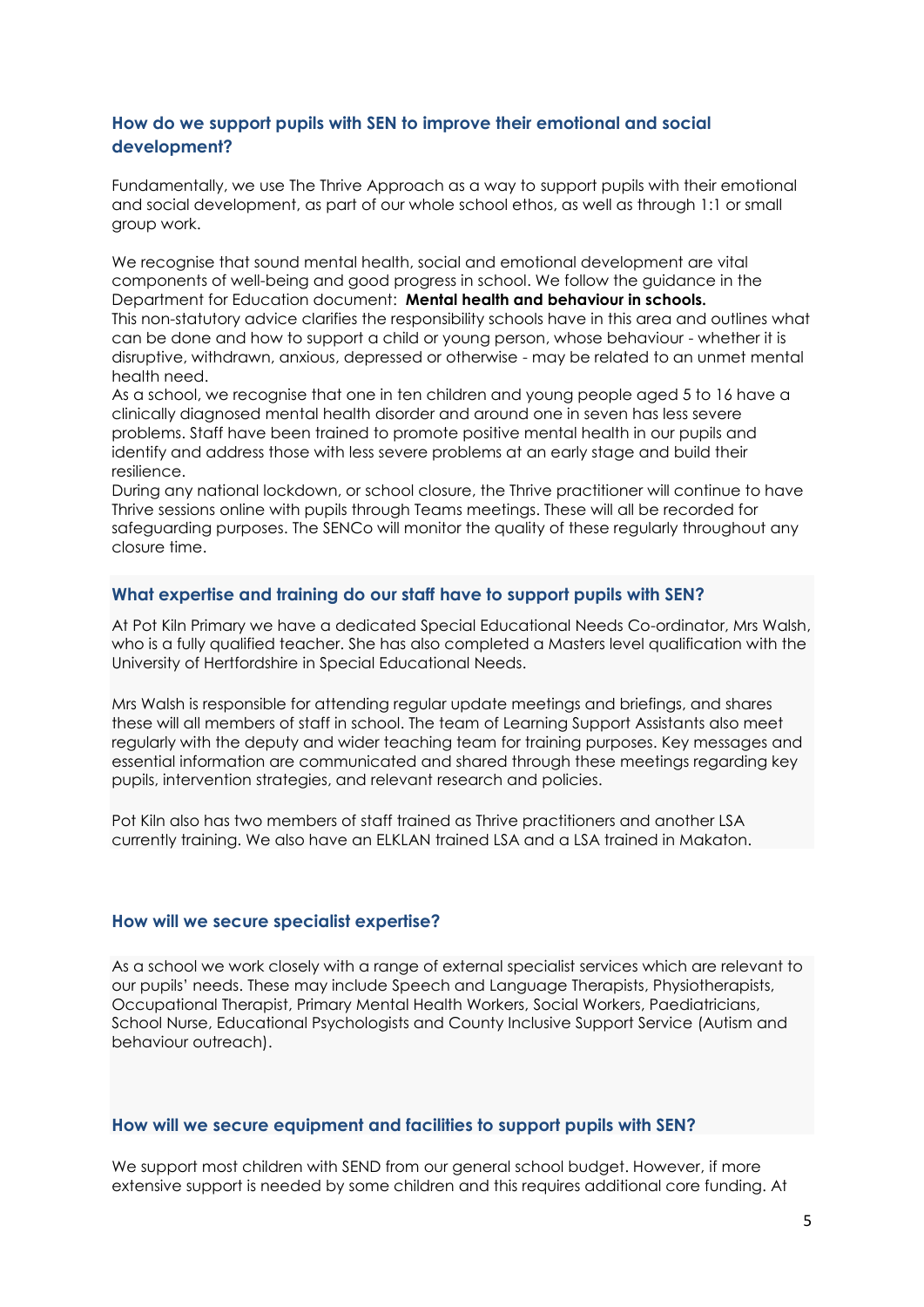this stage, an assessment for an Education, Health and Care Plan is undertaken by the Local Authority in collaboration with school staff, the child and the child's parents/carers. Children who have an EHCP have a 'SEND Support Plan' drawn up in consultation with the child, their parents/carers and professionals within school, education specialists and the health service.

#### **How do we evaluate the effectiveness of our SEN provision?**

The SENCo attends termly pupil progress meeting. In addition to, termly meetings with the governors, a teacher and LSA, which Mrs Walsh chairs, are held. These meeting review the progress of SEN pupils and any interventions which need to be put in place.

Within school lessons are observed termly by a member of the senior leadership team and observations shared with staff. Monitoring of books and planning is also carried out by the SENCO, along with observations of interventions.

During lockdown, provision would monitored by creating provision maps for all SEN pupils which takes into account: the remote learning provided, individual interventions provided by both school and outside professionals and feedback from all stakeholders.

## **How do we handle complaints from parents of children with SEN about provision made at school?**

If parents have a complaint in regards to the provision provided, they can contact the SENCo, Mrs Walsh in the first instance. If parents are not happy with the way the matter is dealt with they can seek support from the Headteacher Mrs Jestico. If after this parents are still unhappy with the provision at the school, they can lodge a complaint with the governors. Governors can be contacted through contacting the school office.

#### **Who can children contact if they have concerns?**

Children can contact either the teacher or SENCo or Mrs Jestico, the headteacher.

#### **What support services are available to parents?**

For services provided by the Local Authority please access their website. Click on the link below.

Alternatively, there are some support agencies listed below.

#### **Contact**

Previously known as 'Contact a Family', Contact provides a range of information and advice for parents of children with medical conditions. For information about their Education Helpline, see [here.](https://contact.org.uk/advice-and-support/)

#### **Council for Disabled Children**

The Council for Disabled Children provides a range of resources. Also provides information about any forthcoming events. Read their briefing on the differences in the Local Offer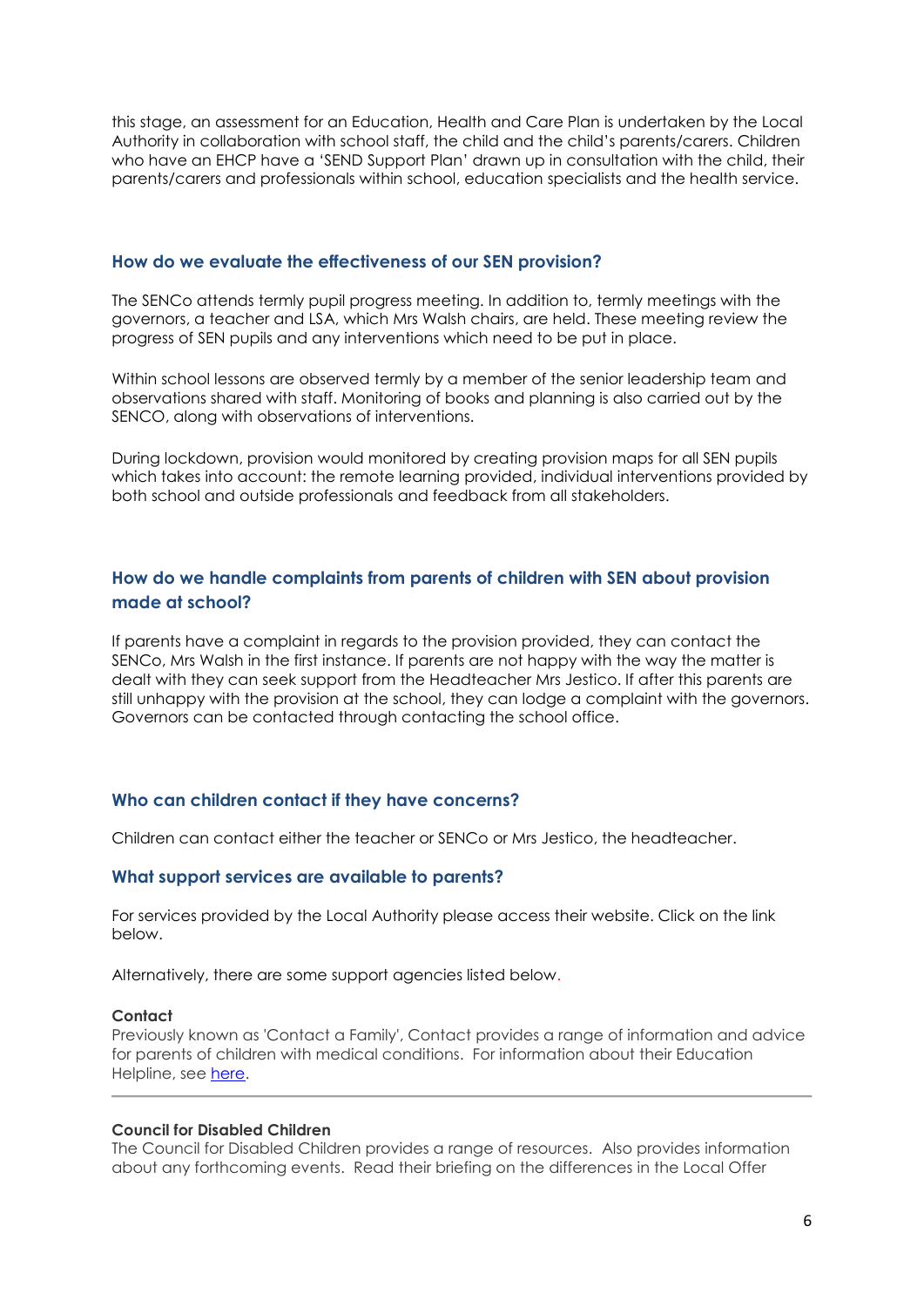websites in terms of the information provided by schools, and how effectively the Local Offer provides the information for parents.

Also available on the CDC website for free: 'Disabled Children and the Law' A Legal Handbook, 2nd edition, 2016'. All 11 chapters can be downloaded [here.](https://councilfordisabledchildren.org.uk/help-resources/resources/disabled-children-legal-handbook-2nd-edition)

The Council for Disabled Children also runs the IAS services (formerly known as Parent Partnership). To find your local IAS service and understand more about what support can be offered, see [here.](https://councilfordisabledchildren.org.uk/information-advice-and-support-services-network/about)

#### **Disability Rights UK**

If you need to find out about the benefits to which you might be entitled as the parent of a child with a disability then this is a very good place to start. Their Factsheets are really helpful and free! See [here.](https://www.disabilityrightsuk.org/how-we-can-help/benefits-information/factsheets) We strongly recommend their handbook which is updated every year.

#### **Douglas Silas**

Douglas Silas is a lawyer who specialises in SEN. He gives talks which are full of useful ideas based on his experience of representing parents for many years. His website is a wonderful resource which provides a list of specialist schools and other organisations. See [here.](https://www.specialeducationalneeds.co.uk/seneducation-info.html) He has also published an ebook called 'A Guide to the SEN Code of Practice' which has all the information you will need to understand the new SEND system. Being an ebook it will no doubt be updated as changes to the system are made.

#### **SENDIAS** (Information, Advice and Support)

IAS are available to parents in every Local Authority. They were formally known as PPO (Parent Partnership Officers). They are often very knowledgeable about local services and have had legal training from IPSEA.

You can find your local SENDIAS service [here.](https://councilfordisabledchildren.org.uk/information-advice-and-support-services-network/frequently-asked-questions/parents)

#### **IPSEA**

We strongly advise you to get to know this website which is a treasure trove of valuable information not just about the new SEND system but you may well find the answer to your specific queries on this website. They also have a General Advice and a Tribunal Support Service for parents who need help with submitting an appeal. Both of these services are accessed through [booking](https://www.ipsea.org.uk/contact/advice-and-support) an appointment.

#### **Irwin Michell**

Irwin Michell is a firm of solicitors whose Public Law division has produced a range of extremely useful Factsheets and Template letters which can be found [here](https://www.irwinmitchell.com/personal/protecting-your-rights/factsheets-and-template-letters).

#### **Legal Aid**

You may be entitled to Legal Aid to assist you with the preparation of your appeal if you are entitled to what is called a 'passport' benefit. However, in all cases, a financial eligibility assessment will still be undertaken.

If you own a property, the value of the property, less any mortgaged owed on the property, is taken into consideration. If the resulting figure is less than £8K then you are likely to be entitled to Legal Aid.

What does Legal Aid Cover?